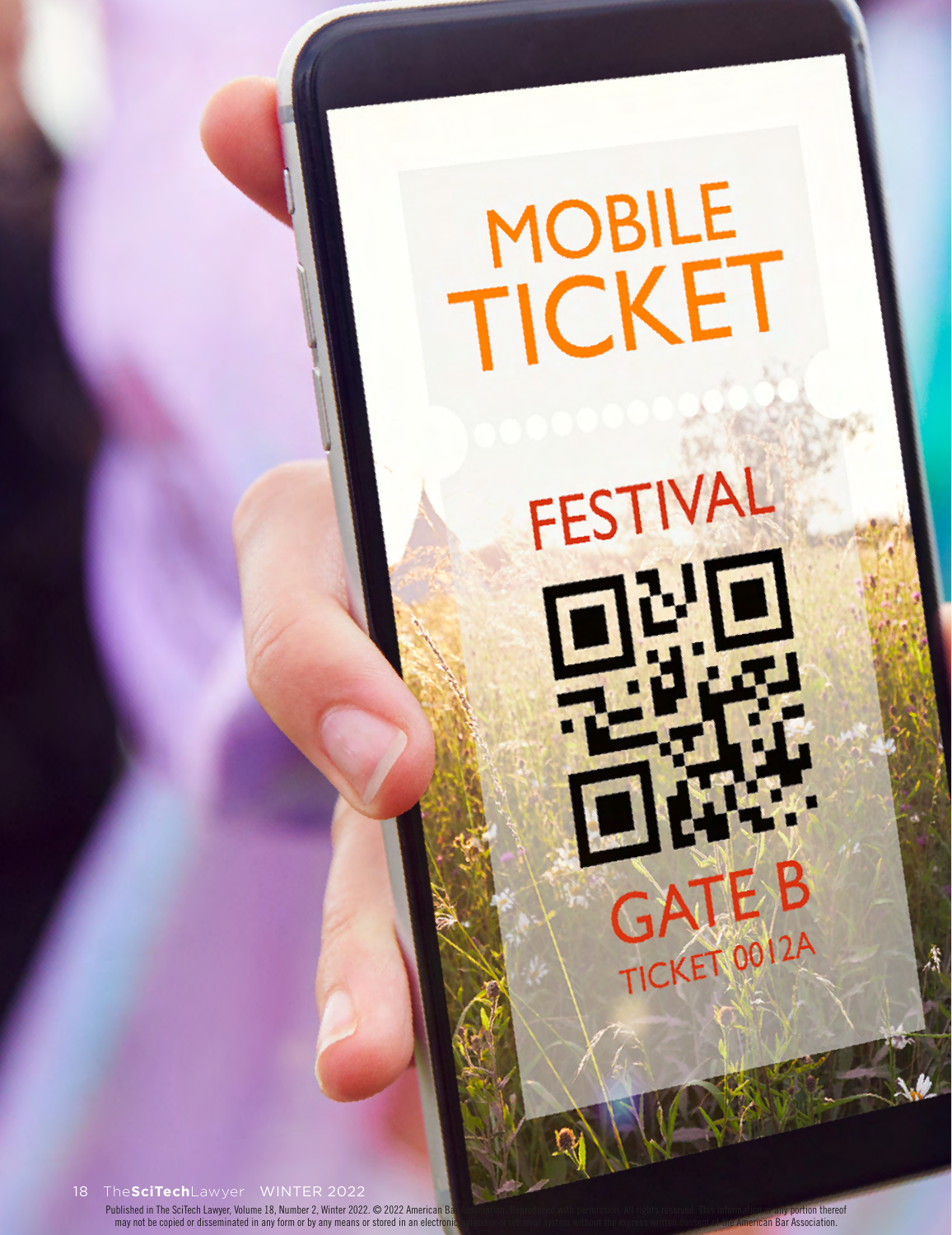# **FAN EXPERIENCE, TECHNOLOGY, AND THE NEW NORMAL**

By Tod Caflisch

With all the sporting venues,<br>concerts, and other large<br>aparts spacens disrupted at heat if not concerts, and other large events closed down and sports seasons disrupted at best, if not altogether canceled, during the COVID-19 pandemic, it's not hard to understand why people got excited earlier this year about vaccination numbers going up and infection rates going down. Sports and other events were coming back!

### **FILLING SEATS SAFELY**

Major League Baseball (MLB) and Major League Soccer (MLS) teams were the first to open in the spring of 2021 despite the pandemic. They were faced with the challenges of dealing with a mixture of vaccinated and unvaccinated attendees together with a variety of local and state mandates around attendance maximums, masks, and social distancing. The leagues took major steps in adopting standardized protocols and procedures to open venues and ensure they stayed open throughout the season.

Surprisingly, potential digital solutions for getting fans safely into and through events in a pandemic world have existed for years and were probably in many venues' long-term technology roadmaps but deferred due to budget or venue-infrastructure challenges. Because options to get fans into events and keep venues open were limited, teams and venues had to invest in the digital solutions. This also opened countless opportunities for new and adapted technologies and sports startups looking to prove themselves at a critical time. People will be asking, "Why didn't we do this ten years ago?" These technological adaptations are being driven by safety protocols and to recoup some of the estimated billions in revenue lost by the five major sports leagues and the National Collegiate Athletic Association (NCAA) during the first year of the pandemic shutdown.

With venue seating maximums to accommodate social distancing, there was a lot of stress on already-overburdened ticketing groups at the team level, partly due to staff reductions as a way to balance budgets after revenue shortfalls during the previous pandemic season. Many teams turned to technology to bridge that gap.

# **DIGITAL TICKETING**

As a way to address team needs and serve the digital-ticketing-buying public, TicketMaster (the ticketing partner of a majority of professional sports teams and large venues) modified its ticketing platform to accommodate social distancing. Online ticket buyers (and their in-house team ticketing partners) were permitted to purchase and sell tickets in a manner that would ensure open seating around the desired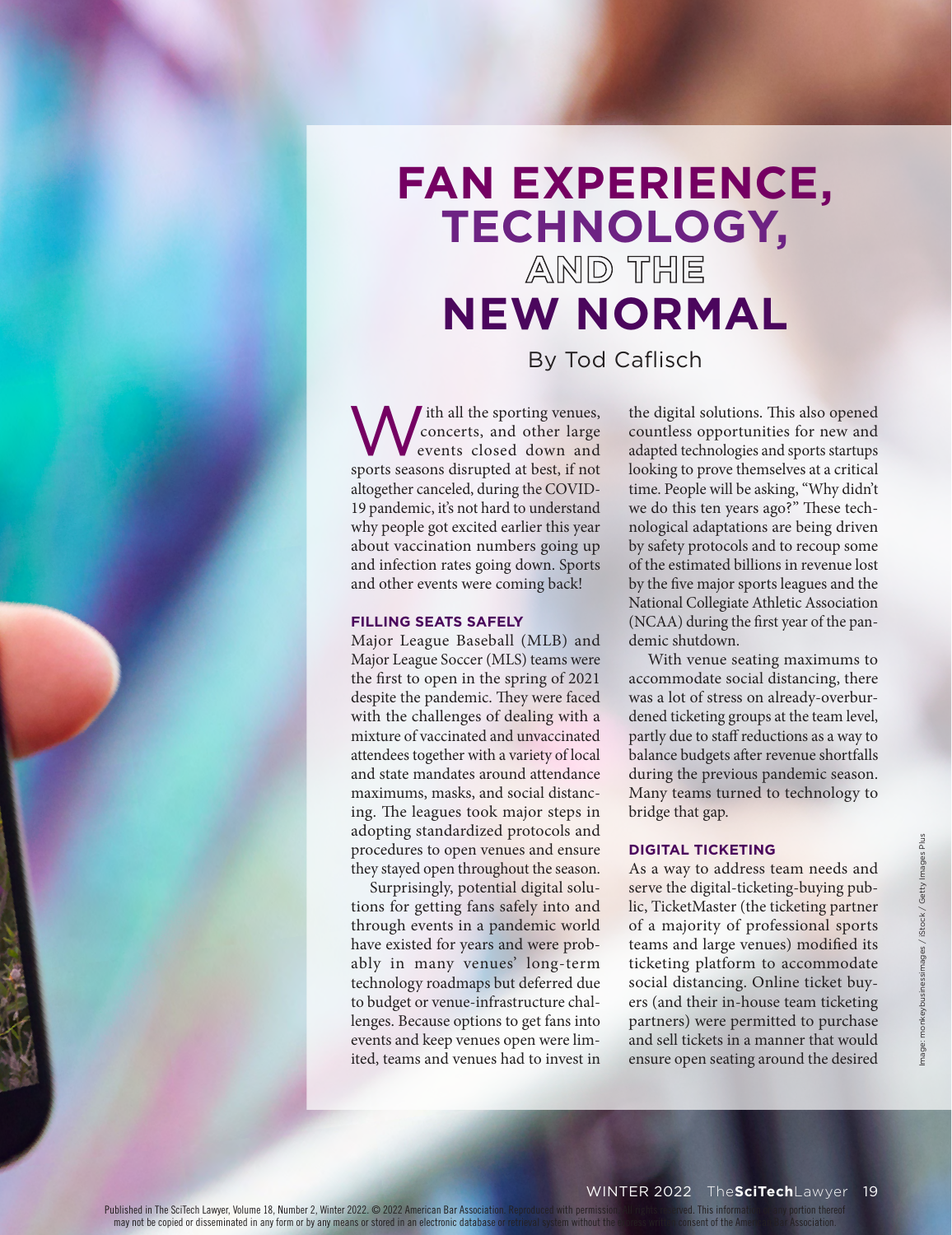# **DUE TO THE PANDEMIC, CONTACTLESS POINT OF SALE TOOK A HUGE LEAP FORWARD NOT ONLY IN ADOPTION BUT IN THE TECHNOLOGY AS WELL.**

number of seats. As seating capacities were increased through local mandates, the surrounding seat buffers were reduced to accommodate the changes until full venue seating capacity status was granted.

Mask mandates were also pretty common, although enforcement was another matter. As teams were charting new territory here, while trying desperately to maintain a positive fan experience, little was done in many venues to require masking once fans passed the security checkpoints and ticket scanners.

Ticketing operations, other than the TicketMaster system upgrades, also saw changes due to the pandemic. Teams and venues that had put off migrating entirely to digital ticketing finally made the leap due to fears of virus transition through hard tickets. In addition to health safety, digital ticketing serves some very good business purposes. First, teams can save hundreds of thousands of dollars in printing costs for hard tickets. Second is data collection and analytics. Analytics is nothing new to sports teams, venues, and events. But where digital ticketing is concerned, it's a virtual goldmine. Pre-event digital ticketing data reveal information about how and when fans purchase tickets and can also drive real-time dynamic ticket pricing where supply and demand impact ticket prices as the start of the event approaches. Digital ticketing also helps teams manage the secondary market, or resale of their tickets.

In-event digital ticketing data are valuable as well, as they provide information about where fans enter the venue, what time (in relation to event start), and more. This can dynamically generate alerts for team staff when VIPs arrive and help venue operations managers better balance staffing needs. Digital tickets can also be used for

access control into premium areas like suites and clubs, as well as special offers such as seat upgrades and experiential opportunities. Gaining the digital ability to match all these data with specific fans builds better demographic profiles for future sales and marketing efforts. Teams are always looking for new revenue opportunities; this gives them opportunities to sell merchandise and tickets to other types of events and promote team sponsors.

The way in which tickets are validated at venue entries also has taken a step forward. Many venues, due to the staffing shortages and exposure concerns, have moved to self-scanning solutions, much like many airport gates when boarding a flight. Many have moved back to the old-school turnstiletype access control, with fans scanning their own tickets. Companies like Axess, VenueNext, and Skidata have been providing these gates for years but have been particularly busy over the past year outfitting venues with this new technology. They tie in natively with ticketing systems (wired and wireless) and can be managed by fewer staff, even during heavy ingress periods right before the start of an event.

# **CASH MANAGEMENT TECHNOLOGIES**

Fears of virus transmission through the transaction of cash was another concern for teams and venue operators. Due to the pandemic, contactless point of sale took a huge leap forward not only in adoption but in the technology as well. Cash management technologies, fairly new to venues, were introduced, including "reverse ATMs." As the name implies, you feed the machine cash and it gives you a debit card in the same amount. These debit cards are then accepted at contactless point of sale for concessions and merchandise as another

way to curb transmission. The public safety aspect of contactless point of sale is undeniable, with the ability to purchase concessions and merchandise completely touch-free using a smartphone or contactless credit card.

The most universally available touchfree payment option is "tap-to-pay" with a smartphone, smart watch, or a contactless credit card. Tap-to-pay uses either near field communication (NFC) or magnetic secure transmission (MST). Apple Pay, Google Pay, and contactless credit cards all use NFC technology to communicate payment to the venue point-of-sale terminal. MST is a technology currently only on Samsung Pay (although NFC is also supported by Samsung) where your smartphone mimics the act of swiping your credit card on a terminal that does not support NFC.

Contactless point of sale is fast and easy, two elements that fans expect at sporting events. Large event venues are poised to take point of sale to another level with new state-of-the-art venue "grab and go" concessions.

Amazon introduced the "grab and go" concept with its brick-and-mortar Amazon Go stores, and the same idea can be seen on a smaller scale in airports. A customer scans an app when entering a store and then begins shopping by picking up items, putting them in a basket or in bags (without needing to scan each item), and just walking out when finished. There is no need to check out, and items can be replaced at any time.

The Seattle Kraken and Climate Pledge Arena will debut Amazon's "Just Walk Out" cashier-less technology at four food and beverage stores when the NHL season begins in October. The arena stores will also feature Amazon One palm-scanning tech, which lets customers enter and pay with the wave of a

<sup>20</sup> The**SciTech**Lawyer WINTER 2022

Published in The SciTech Lawyer, Volume 18, Number 2, Winter 2022. @ 2022 American Bar Association. Reproduced with permission. All rights reserved. This information or any portion thereof may not be copied or disseminated in any form or by any means or stored in an electronic database or retrieval system without the express written consent of the American Bar Association.